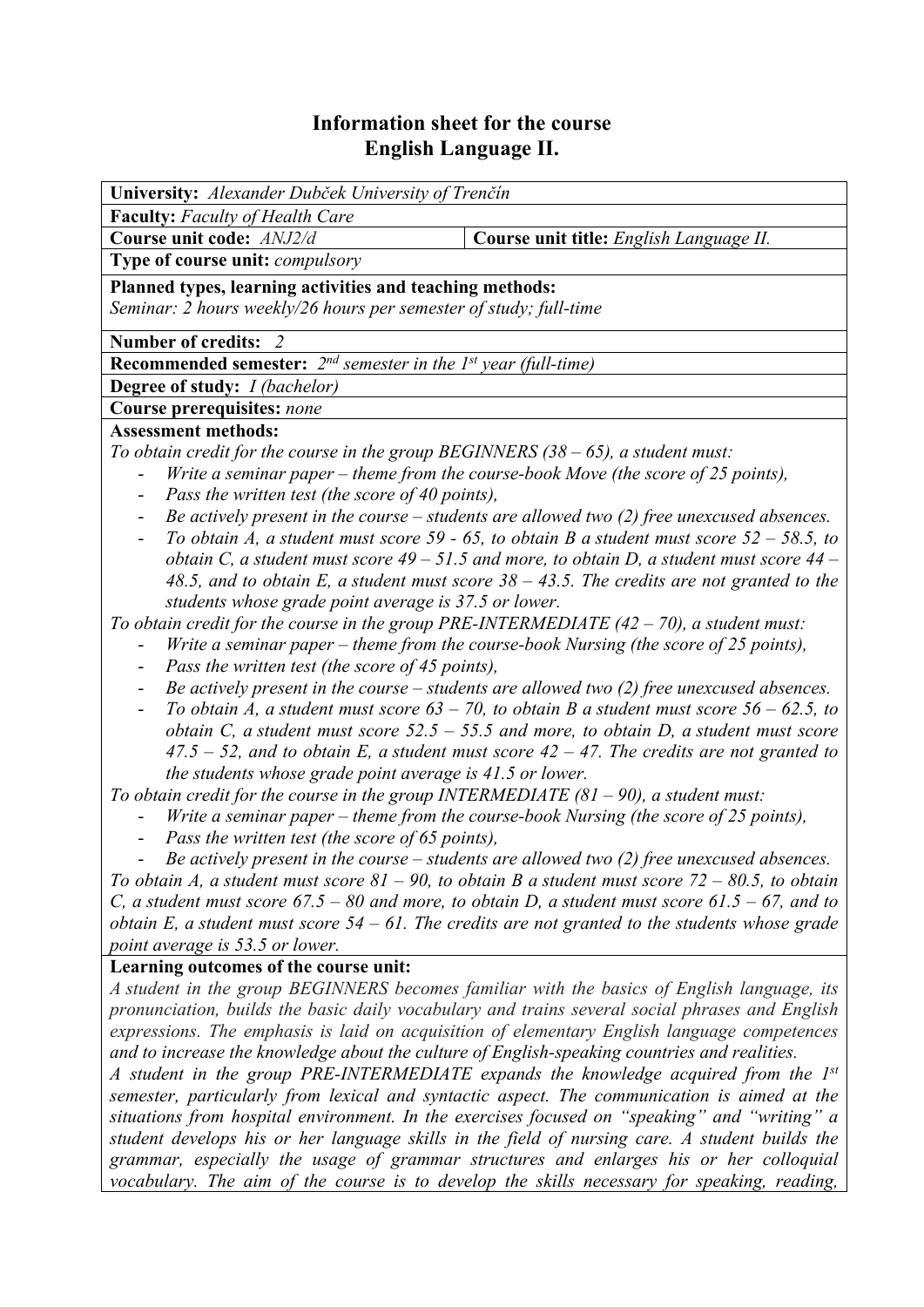*writing and listening focused on the nursing professional practice.* 

*A student in the group INTERMEDIATE student will establish and enlarge the knowledge acquired from the first semester from lexical and syntactic aspect. The communication is focused on the further model situations from hospital environment, but also on themes about physical and mental health, and on the development of the four language skills. The acquisition of collocations and consolidation of language habits are the focus of the work during seminars. A student trains the selected grammar phenomena based on the work with the texts and is trained to acquire professional nursing lexis, establishes usage of grammar structures, enlarges his or her professional and colloquial vocabulary and terminology, improves communicative competences. Equally develops the skills vital not only for speaking, but also for efficient reading, writing and listing, with the respect to his or her further studies and professional nursing practice. Greater emphasis is put on oral and written communication, but also on reading literature from the field of nursing in English language.*

## **Course contents:**

### **Beginners**

- *1. Are you crazy? Crazy collections. Countable and uncountable nouns: a/an, some/any. Exercises aimed at conversation.*
- *2. Prepositions of place, phrasal verbs. Exercises aimed at grammar.*
- *3. Men and women. It´s a chore (a mother goes on strike). Present simple.*
- *4. Household chores. Jobs. Talking about chores and who does them.*
- *5. See the world On the move (travel and transport). Life experiences.*
- *6. The present perfect simple. Holiday activities. Grammar and syntax related to travel.*
- *7. Market place. Well-known companies and their names. Reading comprehension.*
- *8. Comparing things: comparative and superlative adjectives. Adjectives to describe a product.*
- *9. Outdoor life. What´s the weather like? Present tenses and future plans.*
- *10. Seminary work the theme of students´ own choice from the course-book Move and its oral presentation.*
- *11. Advances. Famous and least famous inventions. Expressing future intentions "going to".*
- *12. Into the future. Phrasal verbs. Reading comprehension.*
- *13. Final written test and the presentation of the projects of students´ own choice.*

### **Pre-Intermediate**

- *1. Pain. Areas of referred pain. Pain chart.*
- *2. Comparisons. Pain relief.*
- *3. Pain reading comprehension. Kidney problems. A pain report.*
- *4. Areas of referred pain. Describing pain.*
- *5. Symptoms. This is my job a helpline nurse. Night coughing.*
- *6. Asking questions on a helpline. Filling a pain chart describing pain.*
- *7. Mystery syndromes. Tongue diagnosis. Syndromes reading comprehension.*
- *8. Caring for the elderly. A care home.*
- *9. Old age and brain: Alzheimer´s disease. Reading comprehension.*
- *10. Seminary work on the theme of students´ own choice (Nursing) and its oral presentation.*
- *11. Problems and aids. Transfer to a care home.*
- *12. The effects of ageing. Reading comprehension.*

#### *13. Final written test (U 4 – 7) and oral presentation of the project – students´ own choice.*  **Intermediate**

- *1. Nutrition. Research: substances. Diabetes mellitus. A diabetic patient. Eat yourself to death. Should/Shouldn´t.*
- *2. Blood. A blood test. Describing blood cells. Blood pattern analysis. Heart. Zero and First conditional. Car accident.*
- *3. Death and dying. The body after death. The Hope Children´s hospice "Hope". Expressing*